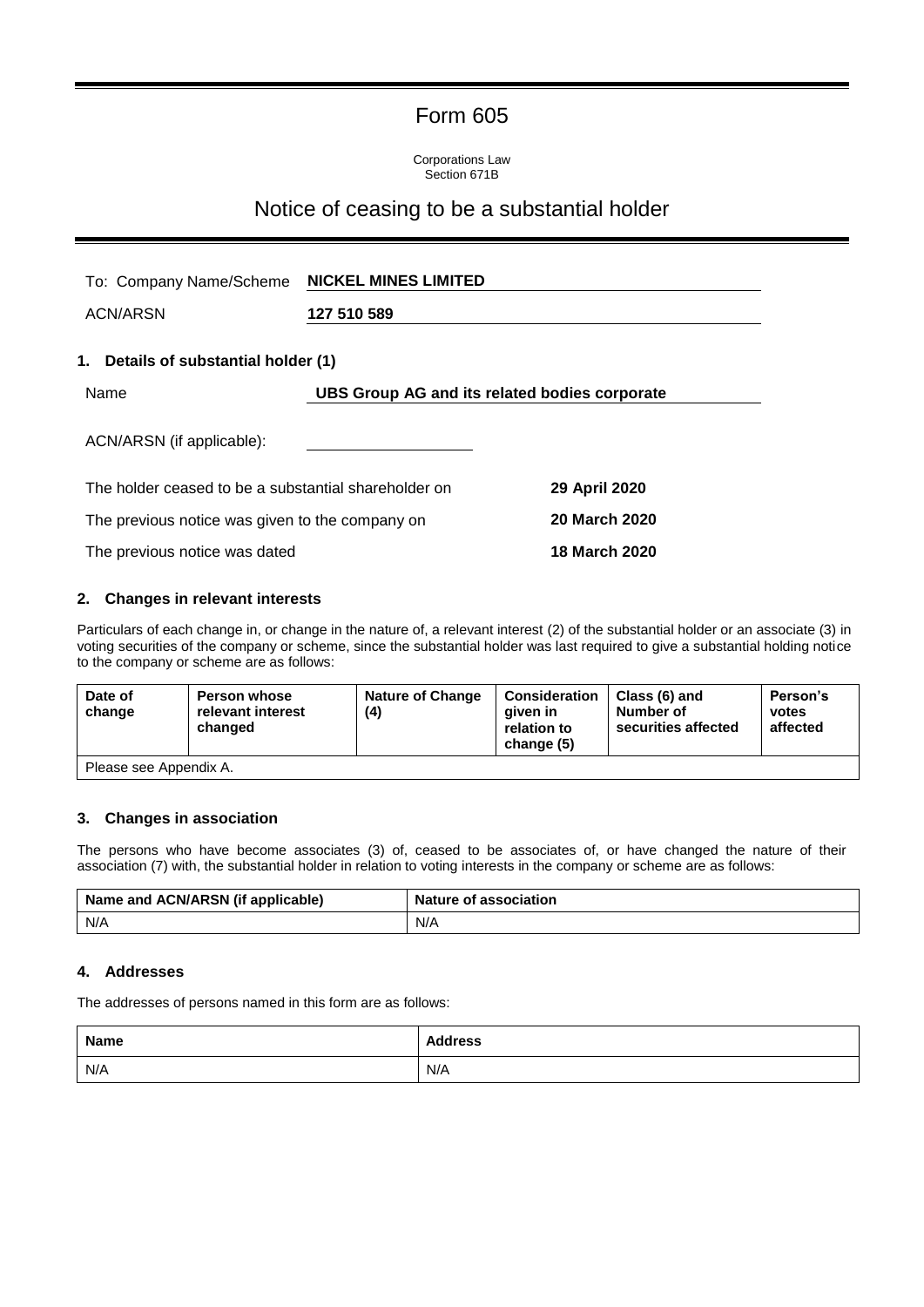#### **SIGNATURE**

|             | Print Name: Andrew Costley         | Capacity: | Authorised signatory |
|-------------|------------------------------------|-----------|----------------------|
|             | $Sign Here: \mathbb{A}$ . Costland | Date:     | 1 May 2020           |
|             |                                    |           |                      |
| Print Name: | Joanne Chan                        | Capacity: | Authorised signatory |
| Sign Here:  | U4.                                | Date:     | 1 May 2020           |
|             |                                    |           |                      |

Contact details for this notice: ---------------------------------------------------------------

Andrew Costley Group Compliance, Regulatory & Governance (T) + 852 3712 3707 ---------------------------------------------------------------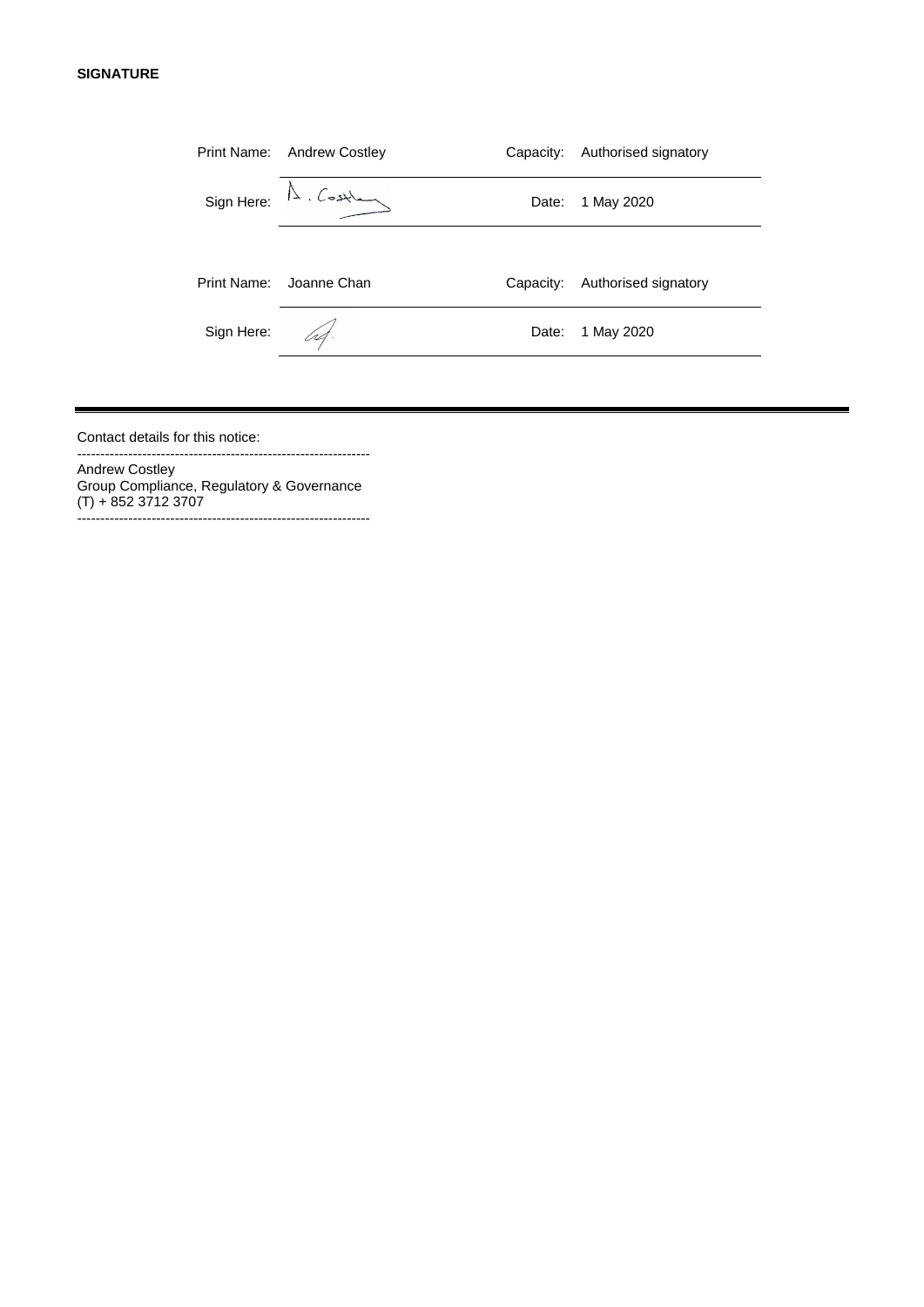|                        |                                                              |                         |                            |                       | <b>NIC- Appendix A</b> |
|------------------------|--------------------------------------------------------------|-------------------------|----------------------------|-----------------------|------------------------|
| Date of                | <b>Person whose relevant interest</b>                        | <b>Nature of Change</b> | <b>Consideration given</b> | <b>Number of</b>      | Class                  |
| change                 | changed                                                      |                         | in relation to change      | securities            |                        |
| 19-Mar-20              | UBS AG London Branch                                         | Stock received          | V/A                        | 390.000               | Ordinary               |
| 19-Mar-20              | UBS Securities Australia Ltd                                 | Buv                     | 1.220.000                  | 4.000.000             | Ordinary               |
| 19-Mar-20              | UBS Securities Australia Ltd                                 | Sell                    | 134.257                    | (426, 618)            | Ordinary               |
| 19-Mar-20              | <b>UBS Securities Australia Ltd</b>                          | Buv                     | 202.387                    | 624.652               | Ordinary               |
| 19-Mar-20              | UBS Securities Australia Ltd                                 | <b>Sell</b>             | 177.127                    | (562.308)             | Ordinan                |
| 19-Mar-20              | UBS Securities Australia Ltd                                 | Sell                    | 566.820                    | (1,800,000)           | Ordinary               |
| 19-Mar-20              | UBS Securities Australia Ltd                                 | Stock returned          | V/A                        | (50,000,000)          | Ordinary               |
| 19-Mar-20              | UBS AG London Branch                                         | Stock borrowed          | N/A                        | 50,000,000            | Ordinary               |
| 19-Mar-20              | UBS AG London Branch                                         | Stock returned          | N/A                        | (1.352.576)           | Ordinary               |
| 19-Mar-20              | UBS AG London Branch                                         | Stock returned          | VA                         | (699, 206)            | Ordinary               |
| 19-Mar-20              | UBS AG London Branch                                         | Stock returned          | V/A                        | (1, 221, 356)         | Ordinary               |
| 19-Mar-20              | UBS AG London Branch                                         | Stock returned          | V/A                        | (779, 433)            | Ordinary               |
| 19-Mar-20              | UBS AG London Branch                                         | Stock returned          | N/A                        | (1,425,000)           | Ordinary               |
| 19-Mar-20              | UBS AG London Branch                                         | Stock returned          | V/A                        | (209, 097)            | Ordinary               |
| 19-Mar-20              | UBS AG London Branch                                         | Stock returned          | N/A                        | (490,000)             | Ordinary               |
| 19-Mar-20              | UBS AG London Branch                                         | Stock returned          | N/A                        | (1,472,258)           | Ordinary               |
| 19-Mar-20              | UBS AG London Branch                                         | stock returned          | WA                         | (390,000)             | Ordinary               |
| 19-Mar-20              | UBS AG, Australia Branch                                     | Stock returned          | V/A                        | (5,053,124)           | Ordinary               |
| 20-Mar-20              | UBS Securities Australia Ltd                                 | <b>Sell</b>             | 224,283                    | (572,735) Ordinary    |                        |
| 20-Mar-20              | UBS Securities Australia Ltd                                 | Sell                    | 56.374                     | (147, 306)            | Ordinary               |
| 20-Mar-20              | UBS Securities Australia Ltd                                 | Buy                     | 337.718                    | 870,407               | Ordinary               |
| 20-Mar-20              | Securities Australia Ltd<br>UBS                              | Sell                    | 4,143                      | (11, 671)             | Ordinary               |
| 20-Mar-20              | UBS Securities Australia Ltd                                 | Sell                    | 1,211<br>N/A               | (3, 230)              | Ordinary               |
| 20-Mar-20<br>23-Mar-20 | UBS AG, Australia Branch                                     | Stock received          | 116,703                    | 13,000,000            | Ordinary               |
| 23-Mar-20              | UBS Securities Australia Ltd<br>UBS Securities Australia Ltd | Buy<br>lle?             | 124.119                    | 326,168<br>(342, 114) | Ordinary<br>Ordinan    |
| 24-Mar-20              | <b>UBS Securities Australia Ltd</b>                          | Sell                    | 12 985                     | (33.700)              | Ordinary               |
| 24-Mar-20              | UBS Securities Australia Ltd                                 | Buy                     | 7.490                      | 20,000                | Ordinary               |
| 24-Mar-20              | UBS Securities Australia Ltd                                 | Sell                    | 139,297                    | (367, 152)            | Ordinary               |
| 24-Mar-20              | UBS Securities Australia Ltd                                 | Buy                     | 341,675                    | 872,732               | Ordinary               |
| 24-Mar-20              | UBS Securities Australia Ltd                                 | sell                    | 354.617                    | (908, 575)            | Ordinary               |
| 24-Mar-20              | UBS Securities Australia Ltd                                 | Sell                    | 20.656                     | (51, 654)             | Ordinary               |
| 25-Mar-20              | UBS Securities Australia Ltd                                 | Buv                     | 41,223                     | 105,000               | Ordinary               |
| 25-Mar-20              | UBS Securities Australia Ltd                                 | <b>Sell</b>             | 13,312                     | (34, 300)             | Ordinary               |
| 25-Mar-20              | UBS Securities Australia Ltd                                 | Sell                    | 819,689                    | (2,034,472)           | Ordinary               |
| 25-Mar-20              | UBS Securities Australia Ltd                                 | Buy                     | 687,911                    | 1,753,087             | Ordinary               |
| 25-Mar-20              | UBS Securities Australia Ltd                                 | Sell                    | 5,740                      |                       | (14,247) Ordinary      |
| 26-Mar-20              | UBS Securities Australia Ltd                                 | Sell                    | 459.618                    | (1, 159, 189)         | Ordinary               |
| 26-Mar-20              | UBS Securities Australia Ltd                                 | Sell                    | 54,820                     | (132,000) Ordinary    |                        |
| 26-Mar-20              | UBS Securities Australia Ltd                                 | Buy                     | 21,341                     |                       | 52,000 Ordinary        |
| 26-Mar-20              | UBS Securities Australia Ltd                                 | Buy                     | 386,134                    | 954,125               | Ordinary               |
| 26-Mar-20              | UBS Securities Australia Ltd                                 | <b>I</b> le2            | 266,150                    | (645,211) Ordinary    |                        |
| 27-Mar-20              | UBS Securities Australia Ltd                                 | Buy                     | 22,940                     |                       | 55,277 Ordinary        |
| 27-Mar-20              | UBS Securities Australia Ltd                                 | Sell                    | 2,751                      |                       | (6,380) Ordinary       |
| 27-Mar-20              | UBS Securities Australia Ltd                                 | Buy                     | 446                        |                       | 1,054 Ordinary         |
| 27-Mar-20              | UBS Securities Australia Ltd                                 | Sell                    | 7,430                      |                       | (17,400) Ordinary      |
| 27-Mar-20              | UBS Securities Australia Ltd                                 | Buy                     | 218                        |                       | 500 Ordinary           |
| 27-Mar-20              | UBS Securities Australia Ltd                                 | Buy                     | 1,017,397                  | 2,418,344 Ordinary    |                        |
| 27-Mar-20              | UBS Securities Australia Ltd                                 | Sell                    | 1,042,961                  | (2,443,677) Ordinary  |                        |
| 27-Mar-20              | UBS Securities Australia Ltd                                 | Sell                    | 206,820                    | (484,355) Ordinary    |                        |
| 27-Mar-20              | UBS Securities Australia Ltd                                 | Sell                    | 319,787                    | (756,713) Ordinary    |                        |
| 30-Mar-20              | UBS Securities Australia Ltd                                 | Buy                     | 10,433                     |                       | 23,445 Ordinary        |
| 30-Mar-20              | UBS Securities Australia Ltd                                 | Sell                    | 6,438                      |                       | (14,050) Ordinary      |
| 30-Mar-20              | UBS Securities Australia Ltd                                 | Buy                     | 669,473                    | 1,473,636 Ordinary    |                        |
| 30-Mar-20              | UBS Securities Australia Ltd                                 | <b>Sell</b>             | 513,630                    | (1,140,386) Ordinary  |                        |
| 30-Mar-20              | UBS Securities Australia Ltd                                 | Sell                    | 287.712                    | (642.072)             | Ordinary               |
| 31-Mar-20              | UBS Securities Australia Ltd                                 | Sell                    | 18,518                     | (37, 304)             | Ordinary               |
| 31-Mar-20              | UBS Securities Australia Ltd                                 | Buy                     | 99,805                     | 215,794               | Ordinary               |
| 31-Mar-20              | UBS Securities Australia Ltd                                 | Sell                    | 5,765                      | (12, 730)             | Ordinary               |
| 31-Mar-20              | UBS Securities Australia Ltd                                 | Sell                    | 1.959                      | (4, 100)              | Ordinary               |
| 31-Mar-20              | UBS Securities Australia Ltd                                 | Sell                    | 694.695                    | (1,450,302)           | Ordinary               |
| 31-Mar-20              | UBS Securities Australia Ltd                                 | Sell                    | 530.724                    | (1, 112, 628)         | Ordinary               |
| 31-Mar-20              | UBS Securities Australia Ltd                                 | Buv                     | 1.464.753                  | 3,028,853             | Ordinary               |
| 31-Mar-20              | UBS Securities Australia Ltd                                 | Buy                     | 4,826                      | 10,269                | Ordinary               |
| 31-Mar-20              | UBS Securities Australia Ltd                                 | Sell                    | 676,789                    | (1,420,333)           | Ordinary               |
| 31-Mar-20              | UBS AG, Australia Branch                                     | Stock returned          | N/A                        | (1,259,189) Ordinary  |                        |
| 01-Apr-20              | UBS Securities Australia Ltd                                 | <b>Sell</b>             | 48,674                     |                       | (98,530) Ordinary      |
| 01-Apr-20              | UBS Securities Australia Ltd                                 | Buy                     | 99,045                     | 218,209               | Ordinary               |
| 01-Apr-20              | UBS Securities Australia Ltd                                 | Buy                     | 561,111                    | 1,185,529 Ordinary    |                        |
| 01-Apr-20              | UBS Securities Australia Ltd                                 | Sell                    | 101,560                    | (223,061) Ordinary    |                        |
| 01-Apr-20              | UBS Securities Australia Ltd                                 | <b>Sell</b>             | 94,873                     | (197,119) Ordinary    |                        |

| 01-Apr-20 | UBS Securities Australia Ltd        | Buy            | 2.750     |                    | 5,670 Ordinary    |
|-----------|-------------------------------------|----------------|-----------|--------------------|-------------------|
| 01-Apr-20 | UBS Securities Australia Ltd        | Buy            | 4.084     | 8,335              | Ordinary          |
| 01-Apr-20 | UBS Securities Australia Ltd        | S۵ll           | 170,826   | (372.007)          | Ordinary          |
| 02-Apr-20 | UBS Securities Australia Ltd        | Sell           | 110.289   | (236.570)          | Ordinary          |
| 02-Apr-20 | UBS Securities Australia Ltd        | Buy            | 120.907   | 259 903            | Ordinan           |
| 02-Apr-20 | UBS Securities Australia Ltd        | Sell           | 654.861   | (1, 397, 185)      | Ordinary          |
| 02-Apr-20 | UBS Securities Australia Ltd        | Buy            | 632.162   | 1,353,666          | Ordinary          |
| 02-Apr-20 | UBS Securities Australia Ltd        | Buy            | 989       | 2,082              | Ordinary          |
| 03-Apr-20 | UBS Securities Australia Ltd        | Buy            | 70.576    | 155.419            | Ordinan           |
| 03-Apr-20 | UBS Securities Australia Ltd        | sell           | 71,391    | (152,969)          | Ordinan           |
| 03-Apr-20 | UBS Securities Australia Ltd        | sell           | 1,115,984 | (2,424,998)        | Ordinan           |
| 03-Apr-20 | UBS Securities Australia Ltd        | Buy            | 1,152,653 | 2,467,680          | Ordinary          |
| 03-Apr-20 | UBS Securities Australia Ltd        | أأهد           | 295,508   | (628, 474)         | Ordinary          |
| 06-Apr-20 | UBS Securities Australia Ltd        | أأهد           | 24,157    | (50, 772)          | Ordinary          |
| 06-Apr-20 | UBS Securities Australia Ltd        | Buy            | 17,601    | 37,156             | Ordinary          |
| 06-Apr-20 | UBS Securities Australia Ltd        | Sell           | 150,355   | (317, 875)         | Ordinary          |
| 06-Apr-20 | UBS Securities Australia Ltd        | Buy            | 161,075   | 336,766            | Ordinary          |
|           |                                     | Sell           | 95,960    |                    |                   |
| 06-Apr-20 | UBS Securities Australia Ltd        |                |           | (200,000)          | Ordinary          |
| 07-Apr-20 | UBS Securities Australia Ltd        | Buy            | 45,243    | 96,324             | Ordinary          |
| 07-Apr-20 | UBS Securities Australia Ltd        | Sell<br>اامك   | 36,754    | (78, 267)          | Ordinary          |
| 07-Apr-20 | UBS Securities Australia Ltd        |                | 256,026   | (546, 714)         | Ordinary          |
| 07-Apr-20 | UBS Securities Australia Ltd        | Buy            | 316,053   | 669,745            | Ordinary          |
| 07-Apr-20 | UBS Securities Australia Ltd        | Sell           | 19,775    |                    | (42,517) Ordinary |
| 07-Apr-20 | UBS Securities Australia Ltd        | Sell           | 22,086    | (47, 486)          | Ordinary          |
| 08-Apr-20 | UBS Securities Australia Ltd        | اامكا          | 31,231    | (65.903)           | Ordinary          |
| 08-Apr-20 | UBS Securities Australia Ltd        | Buy            | 3.985     | 8400               | Ordinary          |
| 08-Apr-20 | UBS Securities Australia Ltd        | اامكا          | 241,940   | (514,001)          | Ordinary          |
| 08-Apr-20 | UBS Securities Australia Ltd        | Buv            | 286.280   | 607.427            | Ordinary          |
| 08-Apr-20 | UBS Securities Australia Ltd        | اامك           | 187       | (396)              | Ordinary          |
| 08-Apr-20 | UBS Securities Australia Ltd        | Stock returned | N/A       | (32,000,000)       | Ordinary          |
| 08-Apr-20 | UBS AG London Branch                | Stock borrowed | N/A       | 32,000,000         | Ordinary          |
| 09-Apr-20 | UBS Securities Australia Ltd        | اامكا          | 111,489   | (227.343)          | Ordinary          |
| 09-Apr-20 | UBS Securities Australia Ltd        | Buy            | 34.914    | 71.398             | Ordinary          |
| 09-Apr-20 | UBS Securities Australia Ltd        | Buy            | 1906      | 3,850              | Ordinary          |
| 09-Apr-20 | UBS Securities Australia Ltd        | S۵ll           | 484 981   | (991 985)          | Ordinary          |
| 09-Apr-20 | UBS Securities Australia Ltd        | Buy            | 433.382   | 885.900            | Ordinary          |
| 09-Apr-20 | UBS Securities Australia Ltd        | Sell           | 1.737     | (3,600)            | Ordinary          |
| 14-Apr-20 | UBS Securities Australia Ltd        | sell           | 17.115    | (33.797)           | Ordinan           |
| 14-Apr-20 | UBS Securities Australia Ltd        | Buv            | 15.592    | 31.160             | Ordinan           |
| 14-Apr-20 | UBS Securities Australia Ltd        | sell           | 407       | (822)              | Ordinary          |
| 14-Apr-20 | UBS Securities Australia Ltd        | أأها           | 933       | (1 905)            | Ordinary          |
| 14-Apr-20 | UBS Securities Australia Ltd        | أأهد           | 208,977   | (415.958)          | Ordinary          |
| 14-Apr-20 | UBS Securities Australia Ltd        | Buy            | 164,039   | 322,594            | Ordinary          |
| 15-Apr-20 | UBS Securities Australia Ltd        | Sell           | 13,782    | (28,001)           | Ordinary          |
|           | UBS Securities Australia Ltd        |                |           |                    | Ordinary          |
| 15-Apr-20 |                                     | Buy            | 15,174    | 31,075             |                   |
| 15-Apr-20 | UBS Securities Australia Ltd        | Sell           | 1,857     | (3,810)            | Ordinary          |
| 15-Apr-20 | UBS Securities Australia Ltd        | Buy            | 113,387   | 230,180            | Ordinary          |
| 15-Apr-20 | UBS Securities Australia Ltd        | Sell           | 123,548   | (252, 139)         | Ordinary          |
| 15-Apr-20 | UBS Securities Australia Ltd        | اامكا          | 46,164    | (94, 058)          | Ordinary          |
| 15-Apr-20 | UBS Securities Australia Ltd        | Buy            | 3,725     | 7,680              | Ordinary          |
| 15-Apr-20 | UBS Securities Australia Ltd        | Buy            | 7,957     | 16,400             | Ordinary          |
| 16-Apr-20 | UBS Securities Australia Ltd        | Sell           | 24,274    | (51, 978)          | Ordinary          |
| 16-Apr-20 | UBS Securities Australia Ltd        | Buy            | 30,694    | 65,711             | Ordinary          |
| 16-Apr-20 | UBS Securities Australia Ltd        | llم؟           | 1,655     | (3,480)            | Ordinary          |
| 16-Apr-20 | UBS Securities Australia Ltd        | lle            | 11.375    | (25,000)           | Ordinary          |
| 16-Apr-20 | UBS Securities Australia Ltd        | Buy            | 314,249   | 673,342            | Ordinary          |
| 16-Apr-20 | UBS Securities Australia Ltd        | Sell           | 113,900   | (245.579)          | Ordinan           |
| 16-Apr-20 | UBS Securities Australia Ltd        | Sell           | 373.796   | (795.650)          | Ordinan           |
| 16-Apr-20 | UBS Securities Australia Ltd        | Buy            | 3.250     | 6,771              | Ordinary          |
| 16-Apr-20 | UBS Securities Australia Ltd        | Sell           | 59.296    | (129, 467)         | Ordinary          |
| 16-Apr-20 | UBS Securities Australia Ltd        | اامك           | 21,396    | (46, 717)          | Ordinary          |
| 16-Apr-20 | UBS AG London Branch                | S۵ll           | 24.276    | (51, 978)          | Ordinary          |
| 17-Apr-20 | UBS Securities Australia Ltd        | Buy            | 17549     | 35,568             | Ordinary          |
| 17-Apr-20 | UBS Securities Australia Ltd        | اامک           | 27.722    | (56, 073)          | Ordinary          |
| 17-Apr-20 | UBS Securities Australia Ltd        | Sell           | 92.394    | (187, 602)         | Ordinary          |
| 17-Apr-20 | UBS Securities Australia Ltd        | Buy            | 153,182   | 311,725            | Ordinary          |
| 20-Apr-20 | UBS Securities Australia Ltd        | sell           | 9.001     | (18.264)           | Ordinan           |
| 20-Apr-20 | UBS Securities Australia Ltd        | Buy            | 6.779     | 13.848             | Ordinary          |
| 20-Apr-20 | UBS Securities Australia Ltd        | Buy            | 52,744    | 106,662            | Ordinary          |
| 20-Apr-20 | UBS Securities Australia Ltd        | اامة           | 46.533    | (94.734)           | Ordinary          |
|           |                                     | أأهد           |           |                    |                   |
| 21-Apr-20 | UBS Securities Australia Ltd        |                | 19,608    | (40, 520)          | Ordinary          |
| 21-Apr-20 | UBS Securities Australia Ltd        | Buy            | 27,183    | 56,372             | Ordinary          |
| 21-Apr-20 | UBS Securities Australia Ltd        | Sell           | 52,741    | (108,878) Ordinary |                   |
| 21-Apr-20 | <b>UBS Securities Australia Ltd</b> | Buy            | 301,655   |                    | 626,100 Ordinary  |